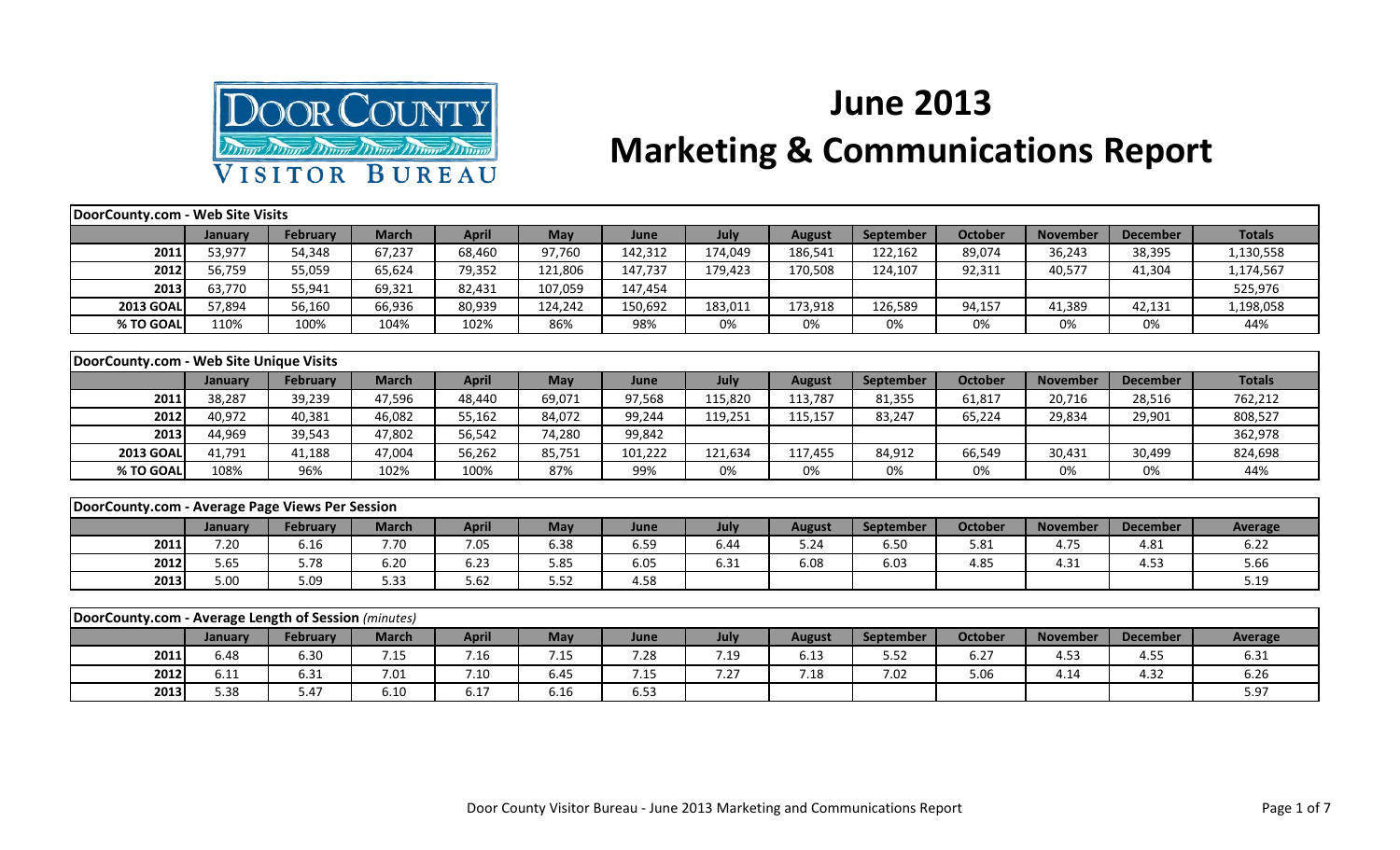| DoorCounty.com - Mobile Web Site Useage (mobile site went live in July, 2011)                                                                                                                                  |                                                                                                        |                 |              |              |                              |         |                                                      |               |           |                |                                   |                 |               |  |  |
|----------------------------------------------------------------------------------------------------------------------------------------------------------------------------------------------------------------|--------------------------------------------------------------------------------------------------------|-----------------|--------------|--------------|------------------------------|---------|------------------------------------------------------|---------------|-----------|----------------|-----------------------------------|-----------------|---------------|--|--|
|                                                                                                                                                                                                                | January                                                                                                | February        | <b>March</b> | <b>April</b> | May                          | June    | July                                                 | <b>August</b> | September | <b>October</b> | <b>November</b>                   | <b>December</b> | <b>Totals</b> |  |  |
| 2011                                                                                                                                                                                                           | n/a                                                                                                    | n/a             | n/a          | n/a          | n/a                          | n/a     | 16,092                                               | 16,889        | 11,716    | 9,582          | 3,478                             | 4,309           | 62,066        |  |  |
| 2012                                                                                                                                                                                                           | 7,014                                                                                                  | 6,861           | 9,092        | 11,831       | 20,398                       | 27,585  | 37,251                                               | 33,290        | 25,185    | 18,002         | 8,146                             | 9,681           | 214,336       |  |  |
| 2013                                                                                                                                                                                                           | 15,219                                                                                                 | 13,336          | 16,952       | 19,449       | 30,015                       | 49,594  |                                                      |               |           |                |                                   |                 | 144,565       |  |  |
|                                                                                                                                                                                                                |                                                                                                        |                 |              |              |                              |         |                                                      |               |           |                |                                   |                 |               |  |  |
| DoorCounty.com - Top Ten Most Requested Pages for the Month                                                                                                                                                    |                                                                                                        |                 |              |              |                              |         |                                                      |               |           |                |                                   |                 |               |  |  |
| 1) Home Page                                                                                                                                                                                                   |                                                                                                        |                 |              |              | 5) /index.php/where-to-stay  |         |                                                      |               |           |                | 9) /plan-your-trip/visitor-guide  |                 |               |  |  |
| 2) /where-to-stay/search-by-date                                                                                                                                                                               |                                                                                                        |                 |              |              | 6) /index.php/events         |         |                                                      |               |           |                | 10) /path.php?id=&tracker=website |                 |               |  |  |
| 3) / events                                                                                                                                                                                                    |                                                                                                        |                 |              |              | 7) / events                  |         |                                                      |               |           |                |                                   |                 |               |  |  |
| 4) /where-to-stay                                                                                                                                                                                              |                                                                                                        |                 |              |              | 8) /where-to-stay/waterfront |         |                                                      |               |           |                |                                   |                 |               |  |  |
|                                                                                                                                                                                                                |                                                                                                        |                 |              |              |                              |         |                                                      |               |           |                |                                   |                 |               |  |  |
| DoorCounty.com - Top Ten Sources                                                                                                                                                                               |                                                                                                        |                 |              |              |                              |         |                                                      |               |           |                |                                   |                 |               |  |  |
| 1) google/organic                                                                                                                                                                                              | 5) DoorCounty/Email<br>9) travelwisconsin.com/referral<br>6) google/cpc<br>10) m.facebook.com/referral |                 |              |              |                              |         |                                                      |               |           |                |                                   |                 |               |  |  |
| $2)$ (direct) / (none)                                                                                                                                                                                         | 7) doorcounty.com/referral                                                                             |                 |              |              |                              |         |                                                      |               |           |                |                                   |                 |               |  |  |
| 3) bing/organic                                                                                                                                                                                                | 8) facebook.com/referral                                                                               |                 |              |              |                              |         |                                                      |               |           |                |                                   |                 |               |  |  |
| 4) yahoo/organic                                                                                                                                                                                               |                                                                                                        |                 |              |              |                              |         |                                                      |               |           |                |                                   |                 |               |  |  |
|                                                                                                                                                                                                                |                                                                                                        |                 |              |              |                              |         |                                                      |               |           |                |                                   |                 |               |  |  |
|                                                                                                                                                                                                                |                                                                                                        |                 |              |              |                              |         |                                                      |               |           |                |                                   |                 |               |  |  |
| <b>February</b><br><b>March</b><br><b>April</b><br>May<br>July<br>September<br><b>November</b><br><b>December</b><br><b>Totals</b><br><b>Impressions</b><br>June<br><b>August</b><br><b>October</b><br>January |                                                                                                        |                 |              |              |                              |         |                                                      |               |           |                |                                   |                 |               |  |  |
| Social Media: Facebook<br>n/a<br>n/a<br>n/a<br>n/a<br>n/a<br>n/a<br>245,032<br>4,113,378<br>4,248,343<br>2011<br>n/a<br>286,488<br>191,854<br>9,085,095                                                        |                                                                                                        |                 |              |              |                              |         |                                                      |               |           |                |                                   |                 |               |  |  |
| 2012                                                                                                                                                                                                           | 191,394                                                                                                | 198,686         | 198,684      | 163,672      | 215,057                      | 218,996 | 219,603                                              | 233,092       | 211,142   | 174,245        | 825,198                           | 1,156,708       | 4,006,477     |  |  |
| 2013                                                                                                                                                                                                           | 705,864                                                                                                | 438,515         | 508,267      | 913,060      | 718,887                      | 731,781 |                                                      |               |           |                |                                   |                 | 4,016,374     |  |  |
| <b>Post Views</b>                                                                                                                                                                                              | <b>January</b>                                                                                         | <b>February</b> | <b>March</b> | <b>April</b> | <b>May</b>                   | June    | July                                                 | <b>August</b> | September | <b>October</b> | <b>November</b>                   | <b>December</b> | <b>Totals</b> |  |  |
| 2011                                                                                                                                                                                                           | 199,521                                                                                                | 193,298         | 178,586      | 114,181      | 163,650                      | 219,700 | 168,839                                              | 172,648       | 45,020    | 40,769         | 1,089,150                         | 960,516         | 3,545,878     |  |  |
| 2012                                                                                                                                                                                                           | 42,566                                                                                                 | 44,999          | 52,921       | 46,245       | 41,652                       | 47,465  | 61,081                                               | 75,506        | 63,265    | 45,846         | 213,729                           | 324,232         | 1,059,507     |  |  |
| 2013                                                                                                                                                                                                           | 201,757                                                                                                | 153,573         | 235,988      | 421,933      | 397,823                      | 339,344 |                                                      |               |           |                |                                   |                 | 1,750,418     |  |  |
| <b>Page Views</b>                                                                                                                                                                                              | January                                                                                                | <b>February</b> | <b>March</b> | <b>April</b> | May                          | June    | July                                                 | <b>August</b> | September | <b>October</b> | <b>November</b>                   | <b>December</b> | <b>Totals</b> |  |  |
| 2011                                                                                                                                                                                                           | 763                                                                                                    | 1,430           | 1,627        | 827          | 1,035                        | n/a     | 730                                                  | 4,761         | 2,823     | 2,155          | 2,640                             | 1,403           | 20,194        |  |  |
| 2012                                                                                                                                                                                                           | 2,485                                                                                                  | 3,072           | 2,377        | 1,735        | 2,383                        | 2,542   | 1,382                                                | 1,227         | 1,222     | 2,312          | 3,948                             | 2,432           | 27,117        |  |  |
| 2013                                                                                                                                                                                                           | 3,372                                                                                                  | 2,134           | 3,474        | 8,976        | 5,164                        | 5,398   |                                                      |               |           |                |                                   |                 | 28,518        |  |  |
| "Talking about this"                                                                                                                                                                                           | January                                                                                                | <b>February</b> | <b>March</b> | <b>April</b> | May                          | June    | July                                                 | <b>August</b> | September | <b>October</b> | <b>November</b>                   | <b>December</b> | <b>Totals</b> |  |  |
| 2011                                                                                                                                                                                                           | n/a                                                                                                    | n/a             | n/a          | n/a          | n/a                          | n/a     | 111                                                  | 1,370         | 802       | 481            | 1,121                             | 417             | 4,302         |  |  |
| 2012                                                                                                                                                                                                           | 1,228                                                                                                  | 848             | 617          | 400          | 736                          | 694     | 656                                                  | 1,612         | 2,187     | 2,575          | 8,622                             | 6,402           | 26,577        |  |  |
| 2013                                                                                                                                                                                                           | 10,392                                                                                                 | 7,919           | 8,284        | 9,445        | 10,709                       | 11,474  |                                                      |               |           |                |                                   |                 | 58,223        |  |  |
|                                                                                                                                                                                                                |                                                                                                        |                 |              |              |                              |         | (July 2011 "Talking about this" Data from 7/19-7/31) |               |           |                |                                   |                 |               |  |  |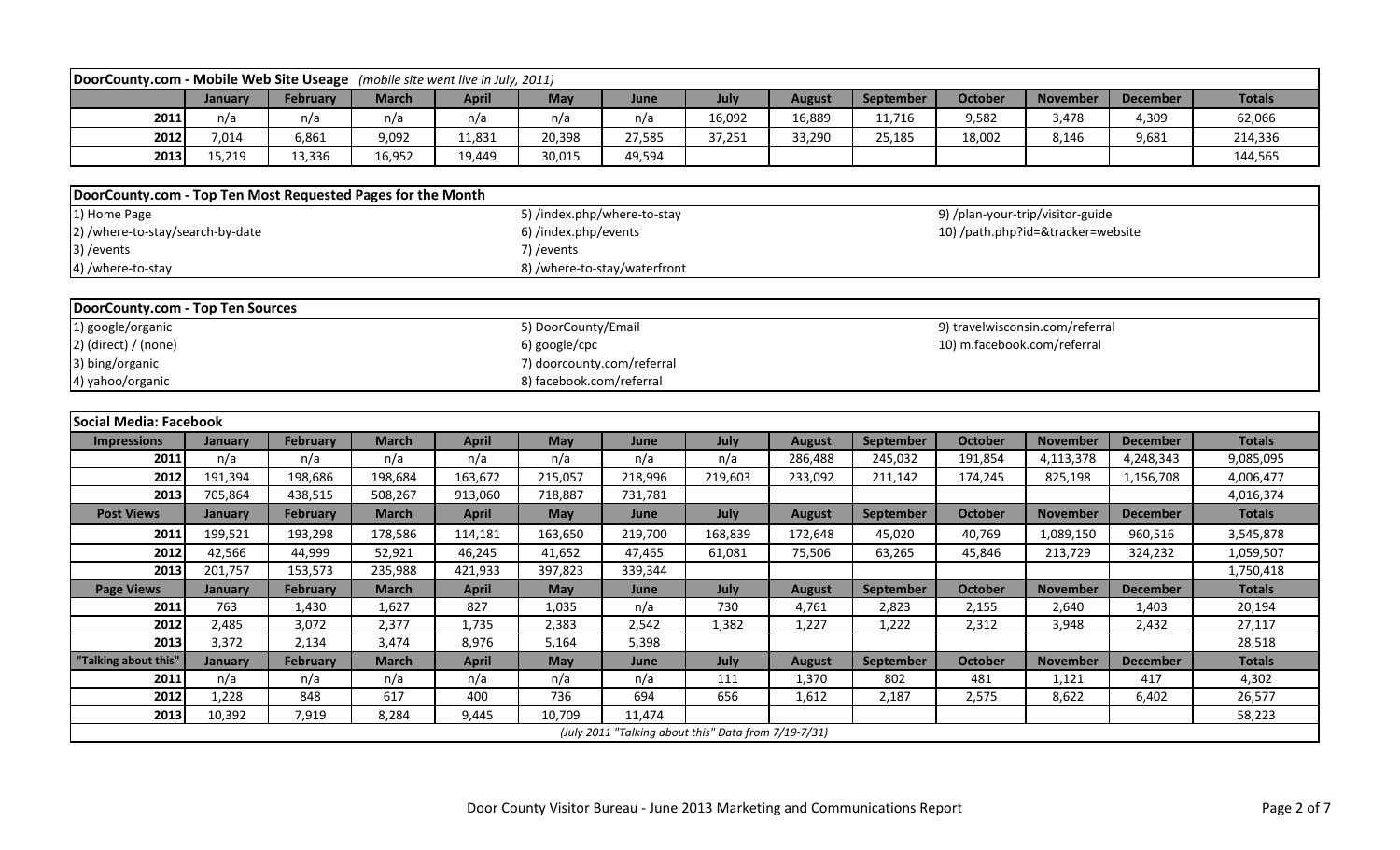| <b>Social Media: Twitter Followers</b>                               |                |                                                                                        |              |              |            |         |         |               |                  |                             |                 |                 |                        |
|----------------------------------------------------------------------|----------------|----------------------------------------------------------------------------------------|--------------|--------------|------------|---------|---------|---------------|------------------|-----------------------------|-----------------|-----------------|------------------------|
|                                                                      | January        | <b>February</b>                                                                        | <b>March</b> | <b>April</b> | <b>May</b> | June    | July    | <b>August</b> | <b>September</b> | <b>October</b>              | <b>November</b> | <b>December</b> | <b>Annual % Growth</b> |
| 2011                                                                 | 785            | 825                                                                                    | 813          | 901          | 955        | 1,002   | 1,034   | 1,094         | 1,123            | 1,207                       | 1,238           | 1,271           | 62%                    |
| 2012                                                                 | 1,352          | 1,392                                                                                  | 1,430        | 1,427        | 1,514      | 1,559   | 1,625   | 1,668         | 1,702            | 1,764                       | 1,795           | 1,833           | 36%                    |
| 2013                                                                 | 1,833          | 1,975                                                                                  | 2,032        | 2,109        | 2,187      | 2,235   |         |               |                  |                             |                 |                 |                        |
|                                                                      |                |                                                                                        |              |              |            |         |         |               |                  |                             |                 |                 |                        |
| <b>Social Media: Blog Page Views</b>                                 |                |                                                                                        |              |              |            |         |         |               |                  |                             |                 |                 |                        |
|                                                                      | January        | February                                                                               | <b>March</b> | <b>April</b> | May        | June    | July    | <b>August</b> | September        | <b>October</b>              | <b>November</b> | <b>December</b> | <b>Totals</b>          |
| 2011                                                                 | 290            | 139                                                                                    | 184          | 98           | 373        | 777     | 1,044   | 1,177         | 1,146            | 775                         | 466             | 630             | 7,099                  |
| 2012                                                                 | 831            | 816                                                                                    | 584          | 495          | 673        | 788     | 1,143   | 1,003         | 619              | 632                         | 358             | 336             | 8,278                  |
| 2012                                                                 | 337*           | 1,107                                                                                  | 2,238        | 3,359        | 3,788      | 3,458   |         |               |                  |                             |                 |                 | 14,287                 |
|                                                                      |                | *In February 2013 the Insider Expert blog views replaced the former staff blog numbers |              |              |            |         |         |               |                  |                             |                 |                 |                        |
|                                                                      |                |                                                                                        |              |              |            |         |         |               |                  |                             |                 |                 |                        |
| <b>Explore The Door Video Travel Show Activity (views/downloads)</b> |                |                                                                                        |              |              |            |         |         |               |                  |                             |                 |                 |                        |
|                                                                      | January        | February                                                                               | <b>March</b> | <b>April</b> | May        | June    | July    | <b>August</b> | September        | <b>October</b>              | <b>November</b> | <b>December</b> | <b>Totals</b>          |
| 2011                                                                 | 7,042          | 5,958                                                                                  | 7,755        | 8,587        | 10,468     | 18,005  | 21,511  | 18,525        | 12,014           | 9,532                       | 4,558           | 5,460           | 129,415                |
| 2012                                                                 | 6,558          | 5,606                                                                                  | 7,296        | 7,315        | 10,554     | 13,237  | 17,945  | 13,338        | 9,224            | 7,172                       | 4,293           | 4,180           | 106,718                |
| 2013                                                                 | 6,334          | 5,378                                                                                  | 6,134        | 5,397        | 6,601      | 7,420   |         |               |                  |                             |                 |                 | 37,264                 |
|                                                                      |                |                                                                                        |              |              |            |         |         |               |                  |                             |                 |                 |                        |
| <b>Pay-Per-Click Results</b>                                         |                |                                                                                        |              |              |            |         |         |               |                  |                             |                 |                 |                        |
|                                                                      | January        | February                                                                               | <b>March</b> | <b>April</b> | May        | June    | July    | <b>August</b> | September        | <b>October</b>              | <b>November</b> | <b>December</b> | <b>Totals</b>          |
| 2011                                                                 | 4,504          | 4,443                                                                                  | 4,606        | 7,998        | 8,431      | 8,513   | 8,139   | 8,194         | 8,254            | 7,125                       | 4,954           | 5,423           | 80,584                 |
| 2012                                                                 |                | 2012 program started in April                                                          |              | 4,419        | 5,573      | 6,411   | 6,453   | 4,845         | 5,718            | 4,906                       | 3,321           | 3,882           | 45,528                 |
|                                                                      |                | 2013 2013 Program started in March                                                     | 3,222        | 3,797        | 5,110      | 4,532   |         |               |                  |                             |                 |                 | 16,661                 |
|                                                                      |                |                                                                                        |              |              |            |         |         |               |                  |                             |                 |                 |                        |
| Door County E-Newsletter - Number of E-Mails Sent                    |                |                                                                                        |              |              |            |         |         |               |                  |                             |                 |                 |                        |
|                                                                      | January        | <b>February</b>                                                                        | <b>March</b> | <b>April</b> | May        | June    | July    | <b>August</b> | September        | <b>October</b>              | <b>November</b> | <b>December</b> | <b>Totals</b>          |
| 2011                                                                 | 515,962        | 595,083                                                                                | 510,210      | 504,288      | 583,245    | 493,554 | 485,410 | 477,504       | 463,342          | 461,517                     | $\Omega$        | 450,877         | 5,540,992              |
| 2012                                                                 | 437,876        | 429,892                                                                                | 422,016      | 416,363      | 423,591    | 431,349 | 429,697 | 424,671       | 216,240*         | 411,531                     | 195,130         | 330,394         | 4,568,750              |
| 2013                                                                 | 326,396        | 321,595                                                                                | 319,699      | 308,619      | 332,534    | 336,442 |         |               |                  |                             |                 |                 | 1,945,285              |
|                                                                      |                |                                                                                        |              |              |            |         |         |               |                  | *Remail happened in October |                 |                 |                        |
|                                                                      |                |                                                                                        |              |              |            |         |         |               |                  |                             |                 |                 |                        |
| Door County E-Newsletter - Open Rates                                |                |                                                                                        |              |              |            |         |         |               |                  |                             |                 |                 |                        |
|                                                                      | <b>January</b> | February                                                                               | <b>March</b> | <b>April</b> | May        | June    | July    | <b>August</b> | September        | <b>October</b>              | <b>November</b> | <b>December</b> | Average                |
| 2011                                                                 | 14.52%         | 9.00%                                                                                  | 13.16%       | 12.08%       | 11.00%     | 14.35%  | 15.72%  | 17.13%        | 15.00%           | 12.68%                      | 0.00%           | 12.90%          | 12.30%                 |
| 2012                                                                 | 16.67%         | 12.70%                                                                                 | 14.10%       | 17.20%       | 19.90%     | 13.30%  | 15.40%  | 17.20%        | 17.90%           | 16.90%                      | 15.80%          | 15.50%          | 16.05%                 |
| 2013                                                                 | 19.90%         | 20.60%                                                                                 | 20.00%       | 21.10%       | 25.20%     | 21.10%  |         |               |                  |                             |                 |                 | 21.32%                 |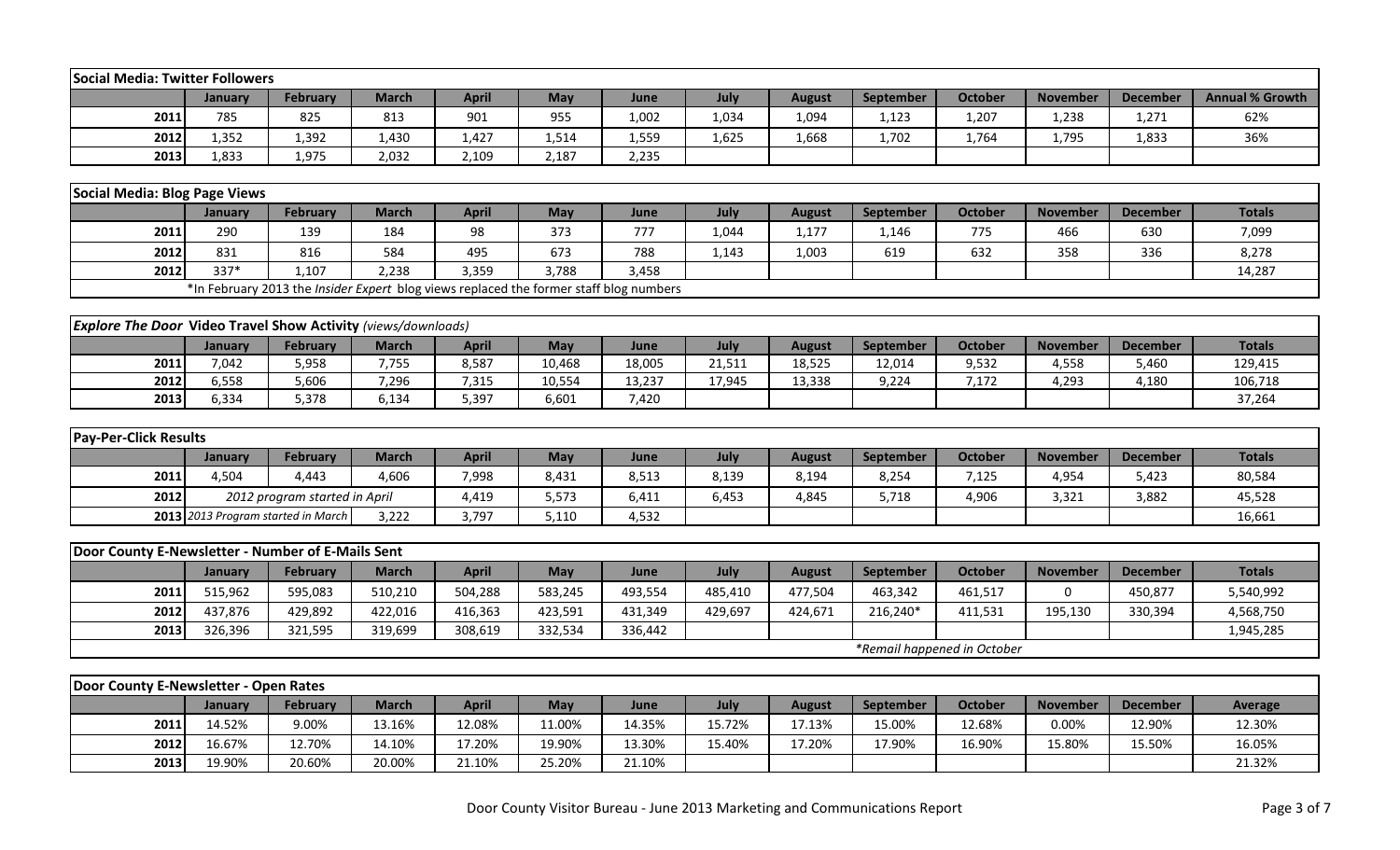| Door County E-Newsletter - Click Thru's |         |                 |              |         |            |             |       |               |                  |         |                 |                 |         |
|-----------------------------------------|---------|-----------------|--------------|---------|------------|-------------|-------|---------------|------------------|---------|-----------------|-----------------|---------|
|                                         | January | <b>February</b> | <b>March</b> | April   | <b>May</b> | <b>June</b> | July  | <b>August</b> | <b>September</b> | October | <b>November</b> | <b>December</b> | Average |
| 2011                                    | 3.55%   | 15.20%          | 3.19%        | 4.31%   | 18.00%     | 2.94%       | 3.82% | 3.73%         | 3.15%            | 2.48%   | 0.00%           | 2.16%           | 5.21%   |
| 2012                                    | 3.86%   | 2.80%           | 2.00%        | 4.10%   | 2.80%      | 1.60%       | 2.10% | 1.70%         | 2.30%            | 1.70%   | 2.00%           | 1.30%           | 2.19%   |
| 2013                                    | 2.80%   | 2.70%           | 2.70%        | $.00\%$ | 4.20%      | 3.30%       |       |               |                  |         |                 |                 | 3.12%   |

| <b>Advertising - Programs &amp; Campaigns</b> |                           |                 |                              |              |                                                   |                                    |       |               |           |                                                                                                          |                  |          |  |
|-----------------------------------------------|---------------------------|-----------------|------------------------------|--------------|---------------------------------------------------|------------------------------------|-------|---------------|-----------|----------------------------------------------------------------------------------------------------------|------------------|----------|--|
|                                               | <b>January</b>            | <b>February</b> | March                        | <b>April</b> | Mav                                               | June                               | July  | <b>August</b> | September | October                                                                                                  | <b>November</b>  | December |  |
|                                               | $2011$ Image/NOR          | <b>NOR</b>      |                              |              | NOR/Image   Image/FOB*   Image/FOB*   Image/LGBT  |                                    | Image |               |           | Image/SDSDC Image/SDSDC Image/SDSDC                                                                      | HHN <sup>*</sup> | Image    |  |
|                                               | $2012$ Image/NOR          | <b>NOR</b>      | Image                        |              |                                                   |                                    |       |               |           | Image/FOB*   Image/FOB*   Image/LGBT   Image/LGBT   Image/LGBT   Im/LGBT/SDSD   Image/SDSD   Im/HHN/LGBT |                  |          |  |
|                                               | $2013$ Image/LGBT         | <b>NOR</b>      |                              |              | Image/LGBT   Image/LGBT   Image/LGBT   Image/LGBT |                                    |       |               |           |                                                                                                          |                  |          |  |
|                                               | *SOB = Season of Blossoms |                 | **KSD = Kingdom So Delicious |              |                                                   | ***HHN = Holidays and Holly Nights |       |               |           | **** NOR = Nature of Romance *****SDSDC = So Delicious. So Door County.                                  |                  |          |  |

| <b>Advertising - Gross Impressions</b> |                |           |         |           |           |             |            |            |                  |           |                 |                 |              |
|----------------------------------------|----------------|-----------|---------|-----------|-----------|-------------|------------|------------|------------------|-----------|-----------------|-----------------|--------------|
|                                        | <b>January</b> | February  | March   | April     | May       | <b>June</b> | July       | August     | <b>September</b> | October   | <b>November</b> | <b>December</b> | <b>Total</b> |
| 2011                                   | .,266,927      | 1,646,702 | 457.746 | 2,599,887 | 2,968,615 | 5,147,328   | 3,936,575  | 15,763,868 | 4,112,438        | 5,509,009 | 4,133,881       | 4,422,281       | 51,965,257   |
| 2012                                   | 603,196        | 322,727   | 7,058   | 922,717   | 6,653,500 | 7,246,016   | 12,858,131 | 2,690,628  | 1,982,372        | 501,418   | .,648,347       | 85              | 35,436,195   |
| 2013                                   | 106,273        | 480,182   | 123,101 | 124,644   | 4,759,128 | 7,494,467   |            |            |                  |           |                 |                 | 13,087,795   |

| Advertising - Media Placed 2013 |         |                 |              |              |            |          |      |               |           |         |                 |                 |              |
|---------------------------------|---------|-----------------|--------------|--------------|------------|----------|------|---------------|-----------|---------|-----------------|-----------------|--------------|
|                                 | Januarv | <b>February</b> | <b>March</b> | <b>April</b> | <b>May</b> | June     | July | <b>August</b> | September | October | <b>November</b> | <b>December</b> | <b>Total</b> |
| <b>Total Paid</b>               | \$868   | \$838           | \$2,926      | \$2,926      | \$110,148  | \$93,258 |      |               |           |         |                 |                 | \$210,964    |
| <b>Co-Op Dollars</b>            | \$868   | \$838           | \$838        | \$838        | \$19,590   | \$18,000 |      |               |           |         |                 |                 | \$40,972     |
| <b>Barter Dollars</b>           | \$2,312 | \$3,690         | \$3,312      | \$2,312      | \$66,924   | \$25,167 |      |               |           |         |                 |                 | \$103,717    |
| <b>Unpaid Dollars</b>           | \$0     | \$0             |              | \$0          | \$0        | \$11,760 |      |               |           |         |                 |                 | \$11,760     |

| <b>Media Marketing Program - Impressions</b> |                 |                 |              |              |            |            |            |               |                  |           |                 |                 |               |
|----------------------------------------------|-----------------|-----------------|--------------|--------------|------------|------------|------------|---------------|------------------|-----------|-----------------|-----------------|---------------|
|                                              | January         | <b>February</b> | <b>March</b> | <b>April</b> | <b>May</b> | June       | July       | <b>August</b> | <b>September</b> | October   | <b>November</b> | <b>December</b> | <b>Totals</b> |
| 2011                                         | 1,187,039       | 647,731         | 531,435      | 1,478,634    | 257,400    | 301,217    | 18,973,348 | 9,517,655     | 15,249,379       | 1,327,037 | 4,659,189       | 606,261         | 54,736,325    |
|                                              | 2012 23,227,492 | 850,742         | 17,200,525   | 10,142,348   | 13,876,785 | 3,979,061  | 1,379,279  | 1,762,561     | 8,028,122        | 3,258,160 | 968,968         | 9,884,333       | 94,558,376    |
| 2013                                         | 1,670,178       | 8,638,771       | 10,208,354   | 1,933,183    | 1,028,329  | 20,328,268 |            |               |                  |           |                 |                 | 43,807,083    |
| <b>2013 GOAL</b>                             | 4.195.874       | 468,431         | 3,666,928    | 3,931,077    | 4,782,243  | 852.706    | 13,383,052 | 3,478,312     | 5,437,680        | 3,465,164 | 2,291,450       | 3,785,881       | 49,738,798    |
| % TO GOAL                                    | 40%             | 1844%           | 278%         | 49%          | 22%        | 2384%      | 0%         | 0%            | 0%               | 0%        | 0%              | 0%              | 88%           |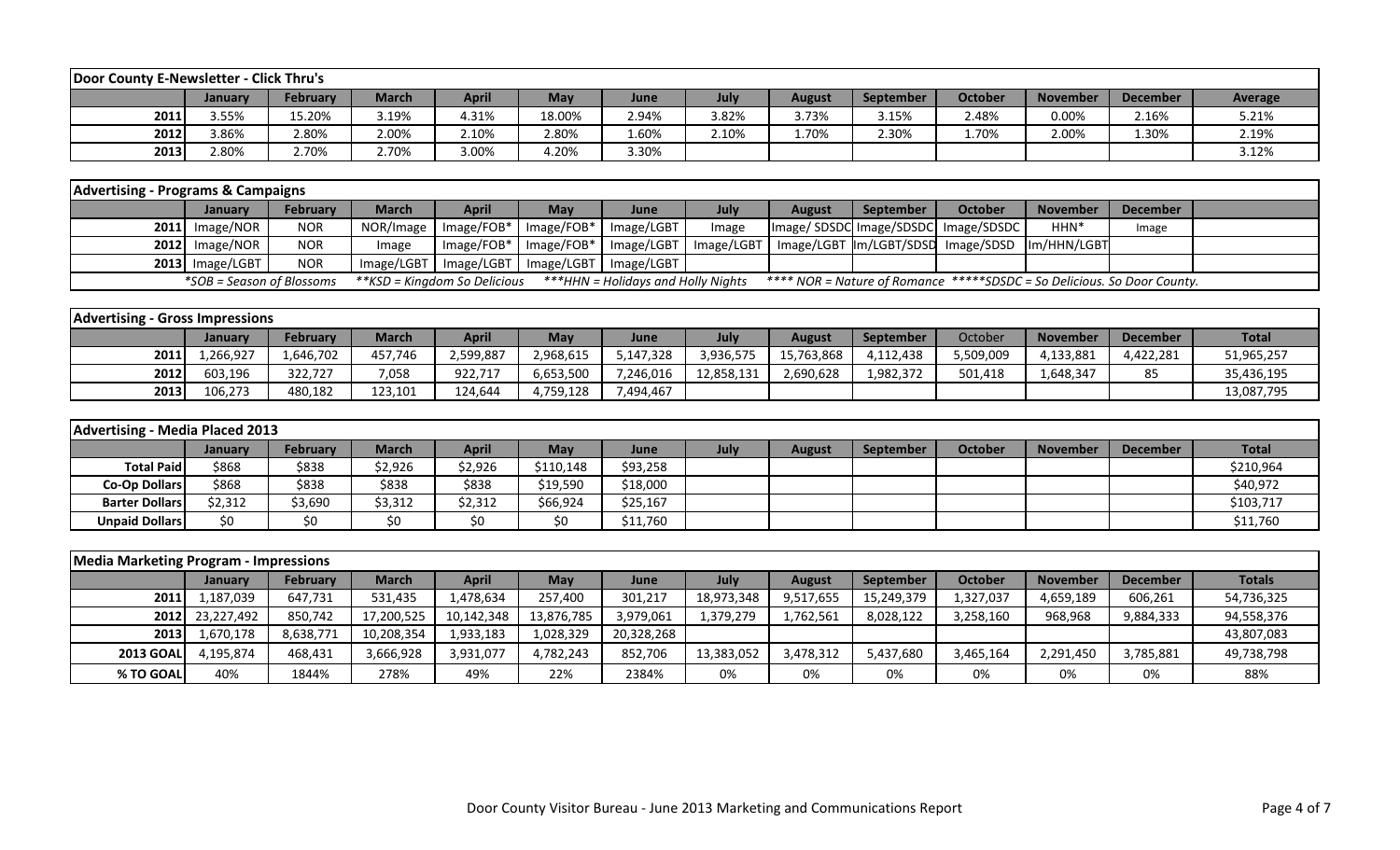| Media Marketing Program - Ad Value Equivalency        |                  |                 |              |                  |             |             |              |               |                  |                |                 |                 |               |
|-------------------------------------------------------|------------------|-----------------|--------------|------------------|-------------|-------------|--------------|---------------|------------------|----------------|-----------------|-----------------|---------------|
|                                                       | January          | <b>February</b> | <b>March</b> | <b>April</b>     | May         | June        | July         | <b>August</b> | September        | <b>October</b> | <b>November</b> | <b>December</b> | <b>Totals</b> |
| 2011                                                  | \$74,363         | \$58,692        | \$77,286     | \$50,035         | \$8,777     | \$38,525    | \$31,993     | \$103,217     | \$231,817        | \$57,846       | \$94,313        | \$55,145        | \$882,009     |
| 2012                                                  | \$794,635        | \$38,569        | \$1,066,547  | \$824,094        | \$182,636   | \$35,195    | \$16,126     | \$79,036      | \$20,382         | \$77,307       | \$57,513        | \$24,852        | \$3,216,892   |
| 2013                                                  | \$13,829         | \$50,527        | \$25,621     | \$51,532         | \$28,678    | \$44,542    |              |               |                  |                |                 |                 | \$214,729     |
|                                                       |                  |                 |              |                  |             |             |              |               |                  |                |                 |                 |               |
| <b>Media Marketing Program - Visiting Journalists</b> |                  |                 |              |                  |             |             |              |               |                  |                |                 |                 |               |
|                                                       | January          | February        | <b>March</b> | <b>April</b>     | May         | June        | July         | <b>August</b> | September        | <b>October</b> | <b>November</b> | <b>December</b> | <b>Totals</b> |
| 2011                                                  | 0                | 13              | $\mathbf 0$  | $\pmb{0}$        | 13          | 14          | $\mathbf{1}$ | 0             | 16               | 18             | $\overline{1}$  | 0               | 76            |
| 2012                                                  | $\boldsymbol{0}$ | 16              | $\mathbf 0$  | $\boldsymbol{0}$ | 13          | 17          | 0            | $\mathbf 0$   | 11               | 15             | 0               | $\mathbf 0$     | 72            |
| 2013                                                  | $\mathbf 0$      | 11              | $\pmb{0}$    | $\mathbf 1$      | 13          | 22          |              |               |                  |                |                 |                 | 47            |
| <b>2013 GOAL</b>                                      |                  | 13              |              | $\boldsymbol{0}$ | 13          | 18          | 4            | 4             | $\overline{a}$   | 14             |                 |                 | 70            |
| % TO GOAL                                             |                  | 85%             |              |                  | 100%        | 122%        | 0%           | 0%            | 0%               | 0%             |                 |                 | 67%           |
|                                                       |                  |                 |              |                  |             |             |              |               |                  |                |                 |                 |               |
| Media Monitoring - Publicity Value (Cision)           |                  |                 |              |                  |             |             |              |               |                  |                |                 |                 |               |
|                                                       | January          | February        | <b>March</b> | <b>April</b>     | May         | June        | July         | <b>August</b> | September        | <b>October</b> | <b>November</b> | <b>December</b> | <b>Totals</b> |
| 2011                                                  | \$359,058        | \$94,993        | \$71,452     | \$188,681        | \$1,034,872 | \$428,164   | \$539,777    | \$322,635     | \$421,804        | \$663,977      | \$137,523       | \$242,033       | \$4,504,969   |
| 2012                                                  | \$117,144        | \$106,820       | \$204,457    | \$771,613        | \$837,503   | \$1,096,446 | \$972,965    | \$842,856     | \$731,837        | \$640,980      | \$186,762       | \$96,484        | \$6,605,868   |
| 2013                                                  | \$157,614        | \$237,975       | \$516,956    | \$365,498        | \$466,268   | \$746,230   |              |               |                  |                |                 |                 | \$2,490,542   |
|                                                       |                  |                 |              |                  |             |             |              |               |                  |                |                 |                 |               |
| <b>Group Tour Contacts</b>                            |                  |                 |              |                  |             |             |              |               |                  |                |                 |                 |               |
|                                                       | January          | <b>February</b> | <b>March</b> | <b>April</b>     | May         | June        | July         | <b>August</b> | September        | <b>October</b> | <b>November</b> | <b>December</b> | <b>Totals</b> |
| 2011                                                  | 47               | 181             | 130          | 198              | 20          | 39          | 32           | 27            | 343              | 202            | 69              | 132             | 1,420         |
| 2012                                                  | 122              | 106             | 78           | 4                | 9           | 100         | 21           | 21            | 69               | 30             | 51              | 47              | 658           |
| 2013                                                  | 87               | 314             | 127          | 83               | 538         | 49          |              |               |                  |                |                 |                 | 1,198         |
| <b>2013 GOAL</b>                                      | 84               | 98              | 80           | 50               | 20          | 75          | 30           | 25            | 75               | 30             | 50              | 54              | 671           |
| % TO GOAL                                             | 104%             | 320%            | 159%         | 166%             | 2690%       | 65%         | 0%           | 0%            | $0\%$            | 0%             | 0%              | 0%              | 179%          |
|                                                       |                  |                 |              |                  |             |             |              |               |                  |                |                 |                 |               |
| <b>Group Tour Inquiries</b>                           |                  |                 |              |                  |             |             |              |               |                  |                |                 |                 |               |
|                                                       | January          | February        | <b>March</b> | <b>April</b>     | May         | June        | July         | <b>August</b> | <b>September</b> | <b>October</b> | <b>November</b> | <b>December</b> | <b>Totals</b> |
| 2011                                                  | 16               | 13              | 14           | 18               | 20          | 15          | 8            | 30            | 23               | 21             | 14              | 14              | 206           |
| 2012                                                  | 26               | 19              | 10           | $\overline{5}$   | 9           | 27          | 25           | 16            | $\overline{7}$   | 8              | 15              | 21              | 188           |
| 2013                                                  | 22               | 9               | $6\,$        | 8                | 72          | 4           |              |               |                  |                |                 |                 | 121           |
| <b>2013 GOAL</b>                                      | 23               | 23              | 15           | 8                | 25          | 25          | 15           | 15            | 10               | 10             | 15              | 8               | 192           |
| % TO GOAL                                             | 96%              | 39%             | 40%          | 100%             | 288%        | 16%         | 0%           | 0%            | 0%               | 0%             | 0%              | 0%              | 63%           |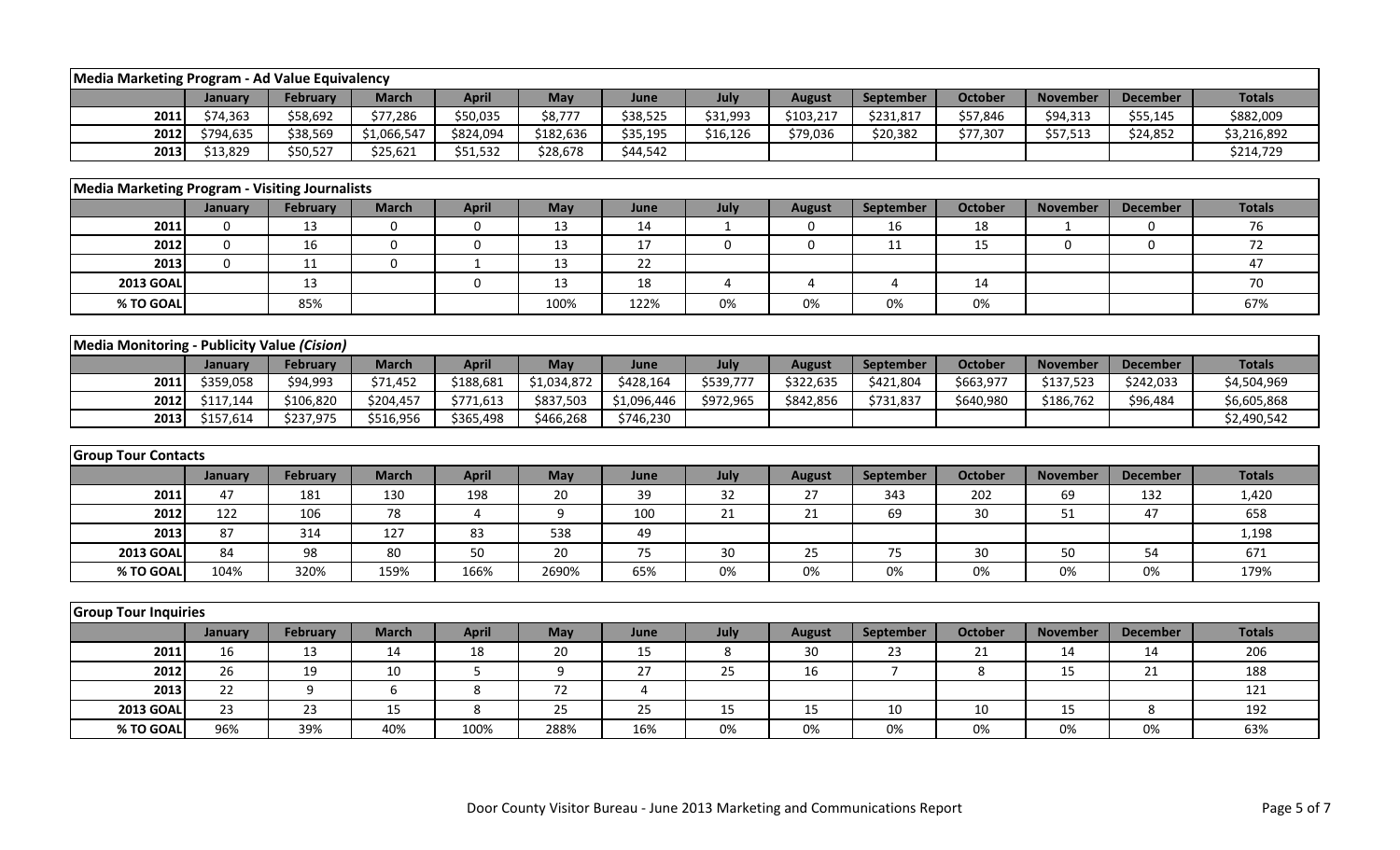| Meeting/Event Planner Contacts         |             |                 |              |              |             |              |             |               |             |                |                 |                 |                |
|----------------------------------------|-------------|-----------------|--------------|--------------|-------------|--------------|-------------|---------------|-------------|----------------|-----------------|-----------------|----------------|
|                                        | January     | <b>February</b> | <b>March</b> | <b>April</b> | May         | June         | July        | <b>August</b> | September   | <b>October</b> | <b>November</b> | <b>December</b> | <b>Totals</b>  |
| 2011                                   | 59          | 71              | 71           | 56           | 280         | 429          | 29          | 235           | 126         | 106            | 130             | 231             | 1,823          |
| 2012                                   | 115         | 45              | 52           | 30           | 214         | 30           | 55          | 95            | 74          | 114            | 73              | 117             | 1,014          |
| 2013                                   | 75          | 43              | 131          | 40           | 307         | 79           |             |               |             |                |                 |                 | 675            |
| <b>2013 GOAL</b>                       | 89          | 60              | 65           | 40           | 150         | 150          | 60          | 120           | 102         | 115            | 50              | 34              | 1,035          |
| % TO GOAL                              | 84%         | 72%             | 202%         | 100%         | 205%        | 53%          | 0%          | 0%            | 0%          | 0%             | 0%              | 0%              | 65%            |
|                                        |             |                 |              |              |             |              |             |               |             |                |                 |                 |                |
| <b>Meeting/Event Planner Inquiries</b> |             |                 |              |              |             |              |             |               |             |                |                 |                 |                |
|                                        | January     | February        | <b>March</b> | <b>April</b> | May         | June         | July        | <b>August</b> | September   | <b>October</b> | <b>November</b> | <b>December</b> | <b>Totals</b>  |
| 2011                                   | 43          | 39              | 47           | 33           | 69          | 51           | 43          | 82            | 48          | 48             | 43              | 38              | 584            |
| 2012                                   | 73          | 46              | 55           | 32           | 14          | 27           | 55          | 52            | 34          | 38             | 37              | 51              | 514            |
| 2013                                   | 67          | 43              | 37           | 40           | 52          | 79           |             |               |             |                |                 |                 | 318            |
| <b>2013 GOAL</b>                       | 59          | 44              | 53           | 34           | 35          | 30           | 50          | 65            | 38          | 44             | 40              | 33              | 525            |
| % TO GOAL                              | 114%        | 98%             | 70%          | 118%         | 149%        | 263%         | 0%          | 0%            | 0%          | 0%             | 0%              | 0%              | 61%            |
|                                        |             |                 |              |              |             |              |             |               |             |                |                 |                 |                |
| <b>Trade Show Participation</b>        |             |                 |              |              |             |              |             |               |             |                |                 |                 |                |
|                                        | January     | <b>February</b> | <b>March</b> | <b>April</b> | May         | June         | July        | <b>August</b> | September   | <b>October</b> | <b>November</b> | <b>December</b> | <b>Totals</b>  |
| 2011                                   | $\mathbf 0$ | $\mathbf{1}$    | 2            | $\mathbf 0$  | $\mathbf 0$ | $\mathbf{1}$ | $\mathbf 0$ | $\mathbf 0$   | $\mathbf 0$ | $\overline{2}$ | $\mathbf{1}$    | $\mathbf 0$     | $\overline{7}$ |
| 2012                                   | 1           | 2               | $\Omega$     | $\mathbf 0$  | $\mathbf 0$ | $\mathbf{1}$ | 0           | $\mathbf 0$   | 1           | 0              | $\Omega$        | $\Omega$        | 5              |
| 2013                                   | 1           | $\mathbf{1}$    | $\mathbf 0$  | $\mathbf{1}$ | $\mathbf 0$ | 0            |             |               |             |                |                 |                 | 3              |
|                                        |             |                 |              |              |             |              |             |               |             |                |                 |                 |                |
| Door County Welcome Center - Visitors  |             |                 |              |              |             |              |             |               |             |                |                 |                 |                |
|                                        | January     | <b>February</b> | <b>March</b> | <b>April</b> | May         | June         | July        | <b>August</b> | September   | <b>October</b> | <b>November</b> | <b>December</b> | <b>Totals</b>  |
| 2011                                   | 772         | 850             | 1,053        | 1,220        | 5,415       | 7,704        | 13,323      | 12,849        | 8,813       | 8,091          | 1,219           | 1,160           | 62,469         |
| 2012                                   | 778         | 1,140           | 1,694        | 1,992        | 5,154       | 9,134        | 12,928      | 10,888        | 8,780       | 6,294          | 1,257           | 973             | 61,012         |
| 2013                                   | 613         | 1,057           | 1,258        | 1,565        | 4,514       | 8,201        |             |               |             |                |                 |                 | 17,208         |